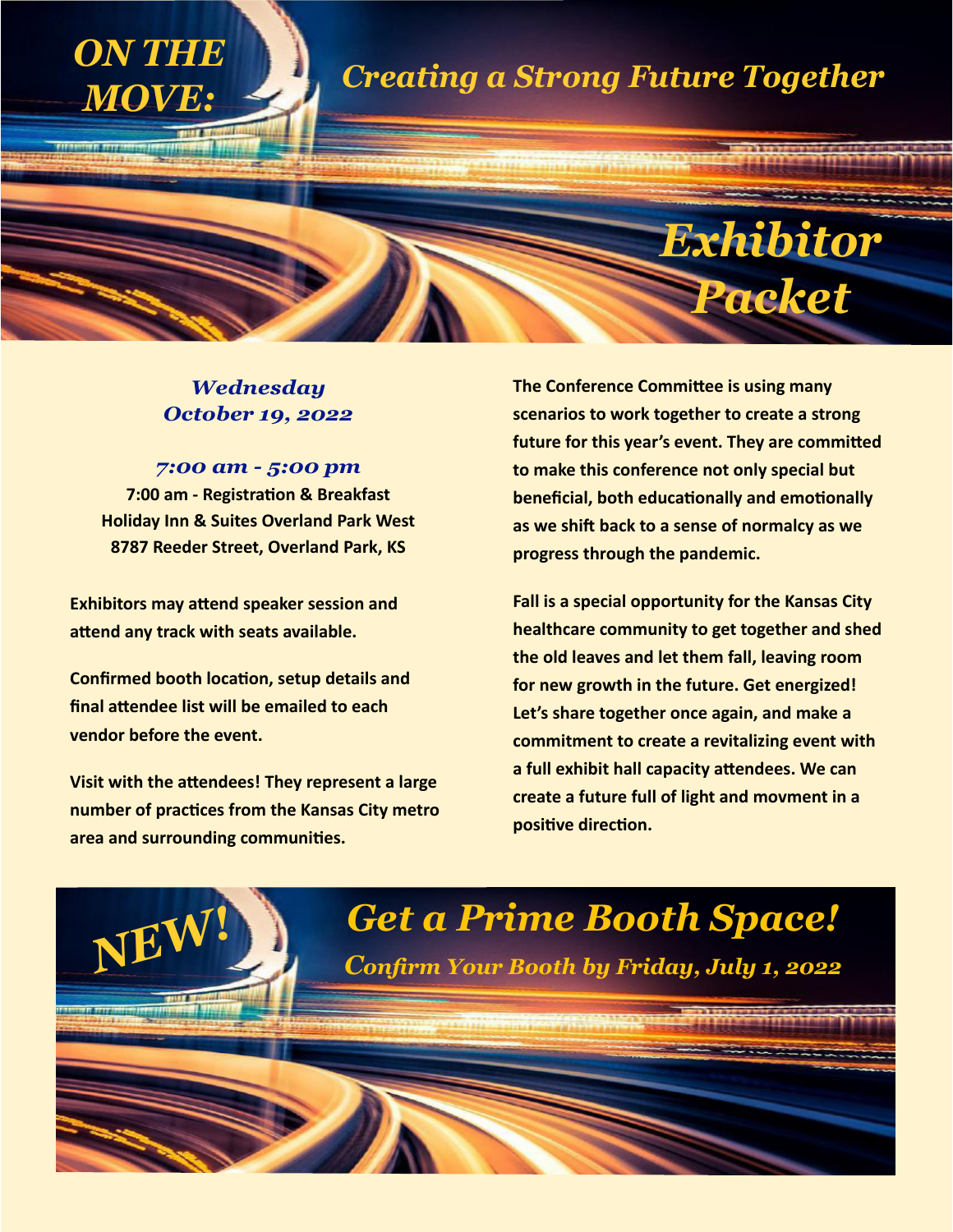*Decorate your booth with COLOR and MOVEMENT!*

*Win the "Best Booth" Prize! A Free Booth for next year!*

# *ON THE MOVE CO - SPONSORS*





*Kansas City Metro Physician Association*



*AAPC of Kansas City Coding/Billing*

*Choose From 2 Tracks / 8 Speakers*

*1.5 CEU Per Session ACMPE & AAPC Approved*

## *Sponsorships Available*

Whether you decide to exhibit or sponsor, both options are excellent ways to present a product or service to attendees.

Your participation and support of this community-focused event enhances the entire KC and surrounding areas, strengthening our healthcare community.

# *Exhibitor Directions*

Secure your booth space by completing and signing the contract on page 4 before July 1, 2022.

**Online registration preferred** or mail completed, signed contract with your check to the GKC MGMA Central Office.

Contact the office for answers to your questions. If you have other ideas for a sponsorship, we are certainly wide open to consider them. See below information.

### *Contact for Information*

 GKC MGMA Central Office 1105 NE Westwind Drive, Lee's Summit, MO 64086-6709 Phone: 816-806-1838 Email: **[info@gkcmgma.o](http://info@nwmomgma.com )rg**

**<https://gkcmgma.org/2022-On-the-Move-Conference>**

*Offline registration information on page 4.*

- Choose a sponsor level for the event. Big or small, you move forward!
- Sponsor a speaker and have your logo displayed!
- Sponsor part of the day's healthy meal package: breakfast, luncheon, breaks.
- Sponsor printing costs for brochure, signs, lanyards or badges
- We are open to other options you suggest as we move forward with this event.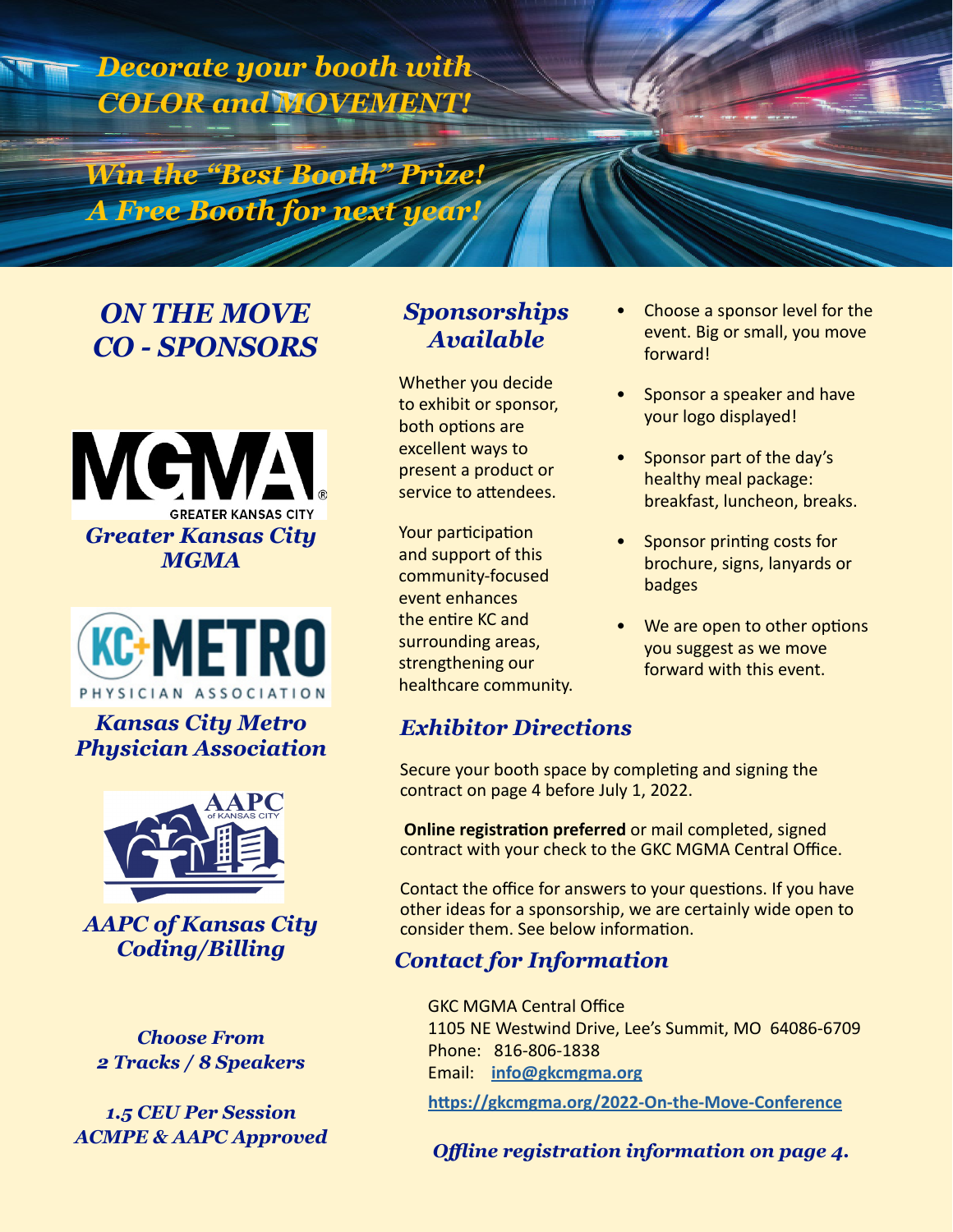

### *Exhibit Booth Fees*

**Member: \$950.00** (GKC, KCMPA, AAPC)

\* Note on contract which group(s) you're affiliated with

 **Nonmember: \$1,150.00** Exhibitor fee includes advertising before and after the event.

#### **Standard Booth Space Includes:**

- 8' X 8' booth space with draped table
- 2 chairs, wastebasket
- 3' drape back/sides
- ID sign for booth (7"x44" single line)
- 2 meal packages (breakfast, lunch, 2 breaks)
- \* May purchase additional meals for more reps

*Questions* i[nfo@g](https://info@gkcmgma.org)kcmgma.org - 816-806-1838

### *Wednesday, October 19, 2022*

**7:00am Registration & Breakfast 8:00am Start to 5:00pm Closure Exhibitor Setup Times**

| <b>Tuesday, October 18</b>                    |  | $3:00 \text{pm} - 7:00 \text{pm}$ |
|-----------------------------------------------|--|-----------------------------------|
| <b>Wednesday, October 19</b>                  |  | $6:30$ am - 7:15am                |
| Wednesday Start Be ready for attendees 7:30am |  |                                   |
| <b>Exhibitor Tear Down:</b>                   |  | Complete by 5:30pm                |

### *Additional Fees*

- Electric hookup, internet access, accommodations

- Added: Direct rental for additional options (rugs,

extra table,) Rental/payment to Liberty Exposition.

### *Exhibitors are invited to attend all sessions if space is available.*

# *Block of Rooms at Holiday Inn & Suites OPW*

A block of rooms has been reserved for the night of **Tuesday, October 18, 2022** at **Holiday Inn & Suites Overland Park West, 8787 Reeder Street, Overland Park, KS** 

#### **Special Room rate is - \$89.00 per night.**

**Deadline to reserve a room is September 18, 2022 -** with base room rates after that date. The block is established for individual guest call in.

#### **Front Desk: 913-888-8440 or Sales at 913-895-2761 / Web link: <https://tinyurl.com/KCMGMA>**

GKCMGMA Reservations cannot be accepted without a credit card or advanced deposit. HIOPW does its best to accommodate room requests, but cannot guarantee specific room numbers or floors. Should anyone fail to show for their reservation, or does not cancel 48 hours prior to scheduled day of arrival, first night's room and tax will be posted to their credit card on registration. **Room available at 3:00pm arrival day; departure day exit room by 12:00 noon.** 

# *Reserve your hotel room & exhibit booth by dates below.*

**HOTEL ROOM: Reserve by September 18, 2022 EXHIBIT BOOTH: Reserve by July 1, 2022**